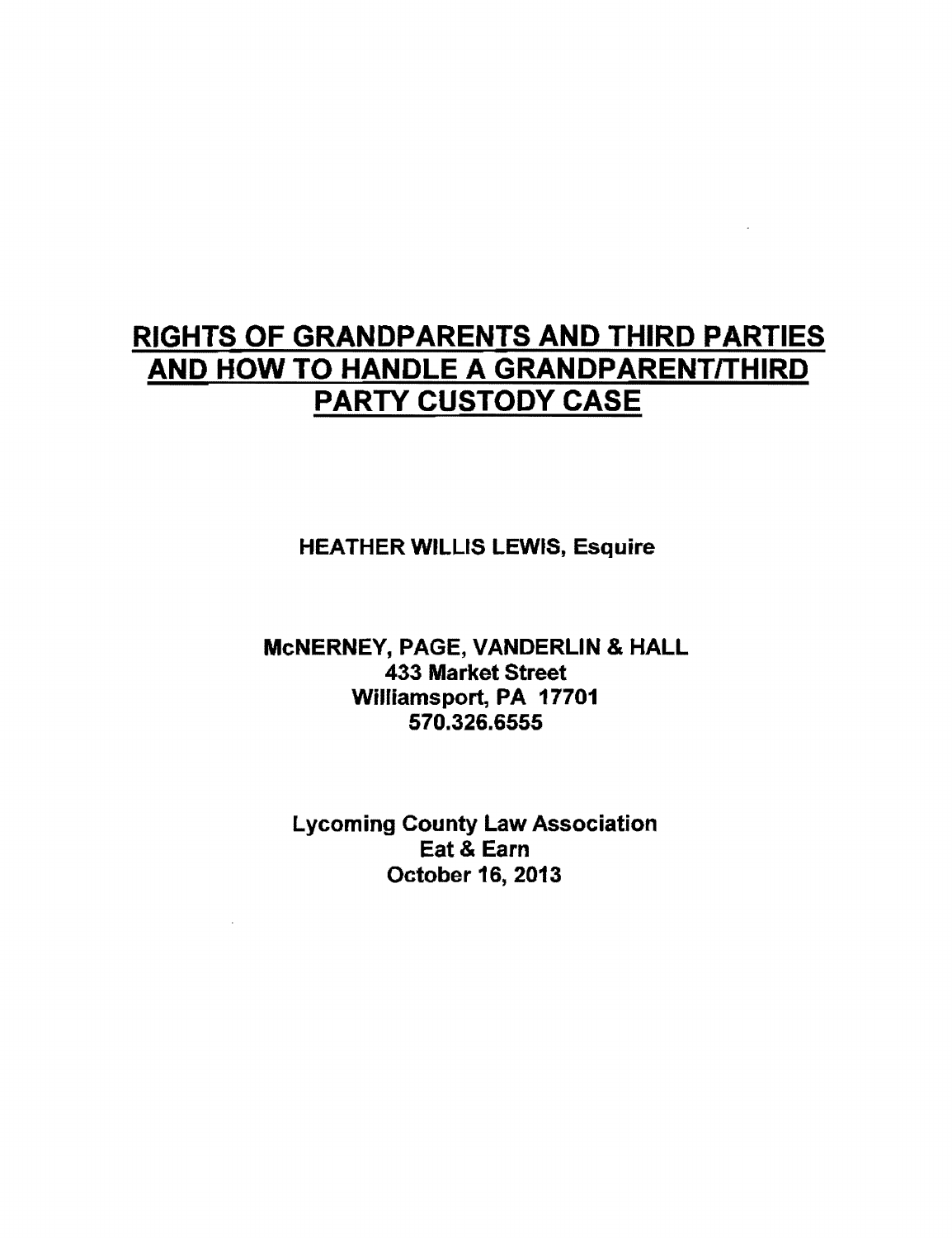## RIGHTS OF GRANDPARENTS AND THIRD PARTIES AND BOW TO HANDLE A GRANDPARENT/THIRD PARTY CUSTODY CASE

### Introduction

- I. Standing
	- a. Primary custody and/or legal custody
		- i. 23 Pa. C.S.A. § 5324
		- ii. *In Loco Parentis*
	- b. Automatic Standing
	- c. Use of Custody Evaluators
	- d. Partial or Supervised Custody
		- i. 23 Pa. C.S.A. § 5325
		- ii. Other factors
			- 1. Amount of time previously spent with grandparents
			- 2. Interference with parental relationship
			- 3. Best interest of child
		- iii. Grandparents not entitled to same periods of custody as parents

. ', .. ,

 $1.7 - 1.7$ 

 $\Delta \sim$ 

- II. Trial·
	- a. Same as any other custody trial
		- i. Custody conference
		- ii. Pre Trial
		- iii. Trial
			- 1. Presumptions
			- 2. Factors
			- 3. Criminal History
- III. Third Parties other than Grandparents
	- a. Standing *-in loco parentis*
	- h. Presumption and burden
- IV. Use of Guardian Ad Litem in Grandparents/Third Party Custody Trials
	- a. 23 Pa. C.S.A. § 5334
		- i. When useful
		- ii. What they provide and do not provide
- V. Effect of Adoption
	- a. 23 Pa. C.S.A. § 5326
- VI. When Parents Want to Resume Custody
	- a. Proof required
	- b. Graduated vs. Immediate return to custody
		- i. Example of case where return was immediate
- VII. Representing a Parent in a Grandparent/Third Party Case
	- a. Don't forget the burden is not impenetrable
	- b. Have good evidence
- VIII. Recent Local Cases
	- a. SB v. PT, MS, and MS & RS (2013)
	- b. PC & JC v. MT and CD (2012)
	- c. JM v. MS (2011)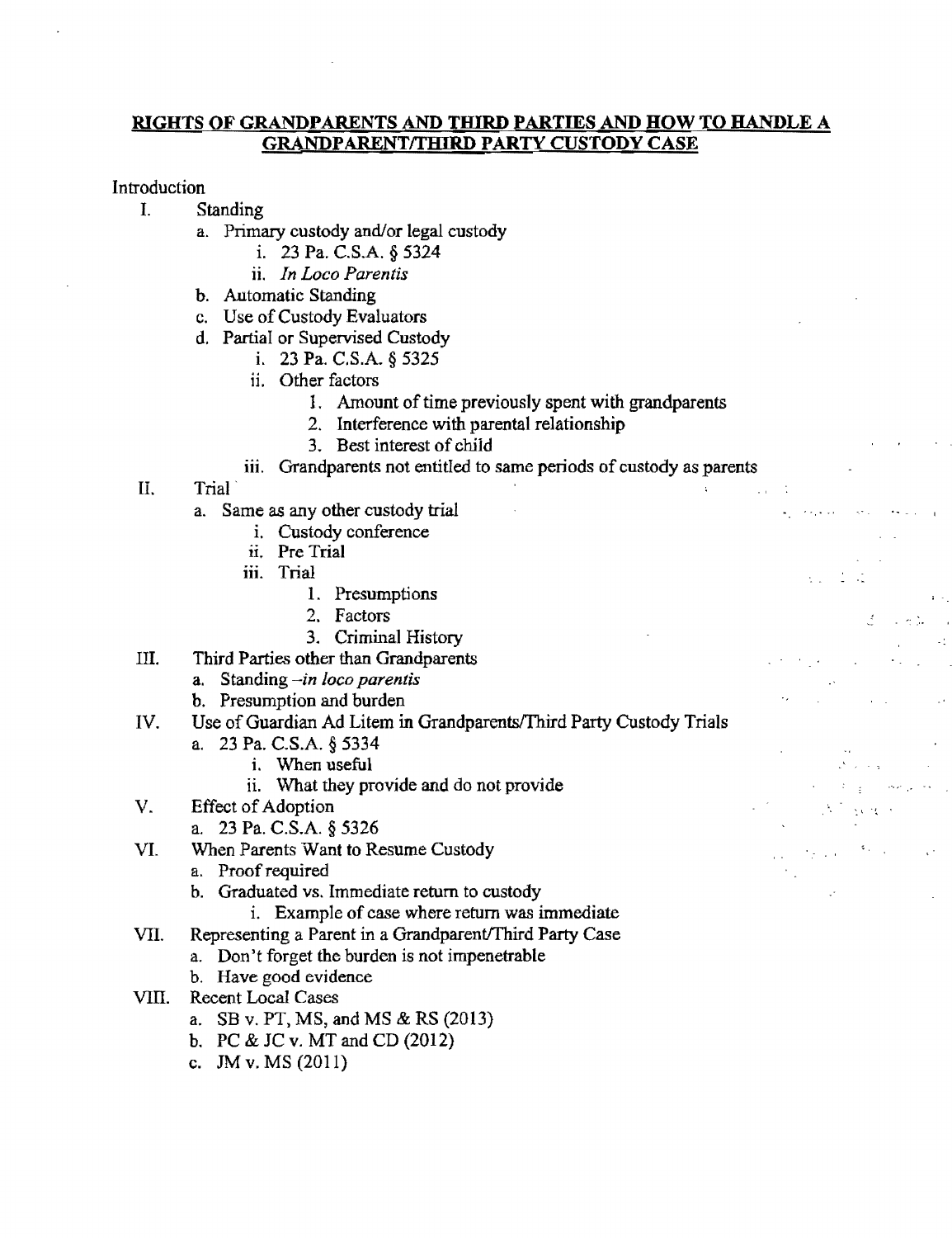IX. Other Local Cases (not as recent)

a. CAH v. A.O,  $B.L$ , and LYCOMING CO. CYS (2008)

 $\ddot{\phantom{a}}$ 

 $\sim 10^7$ 

 $\sim$   $\sim$ 

X. Question & Answer

 $\mathcal{L}(\mathbf{x})$  and  $\mathcal{L}(\mathbf{x})$  and  $\mathcal{L}(\mathbf{x})$ 

 $\mathcal{L}_{\text{max}}$  and  $\mathcal{L}_{\text{max}}$ 

أأراد والمراجع

 $\sim 10^{11}$ 

 $\label{eq:2.1} \mathcal{L}(\mathcal{L}^{\text{max}}_{\mathcal{L}}(\mathcal{L}^{\text{max}}_{\mathcal{L}}),\mathcal{L}^{\text{max}}_{\mathcal{L}^{\text{max}}_{\mathcal{L}}})$ 

 $\mathcal{L}^{\text{max}}_{\text{max}}$  and  $\mathcal{L}^{\text{max}}_{\text{max}}$ 

 $\bar{z}$ 

 $\overline{\phantom{a}}$ 

 $\sim$   $^{\circ}$ 

 $\bar{\epsilon}_1$ 

 $\sim 10^{-10}$ 

 $\chi^2/\sqrt{2}$ 

 $\sim 10^{11}$  k  $\tilde{\omega}^2$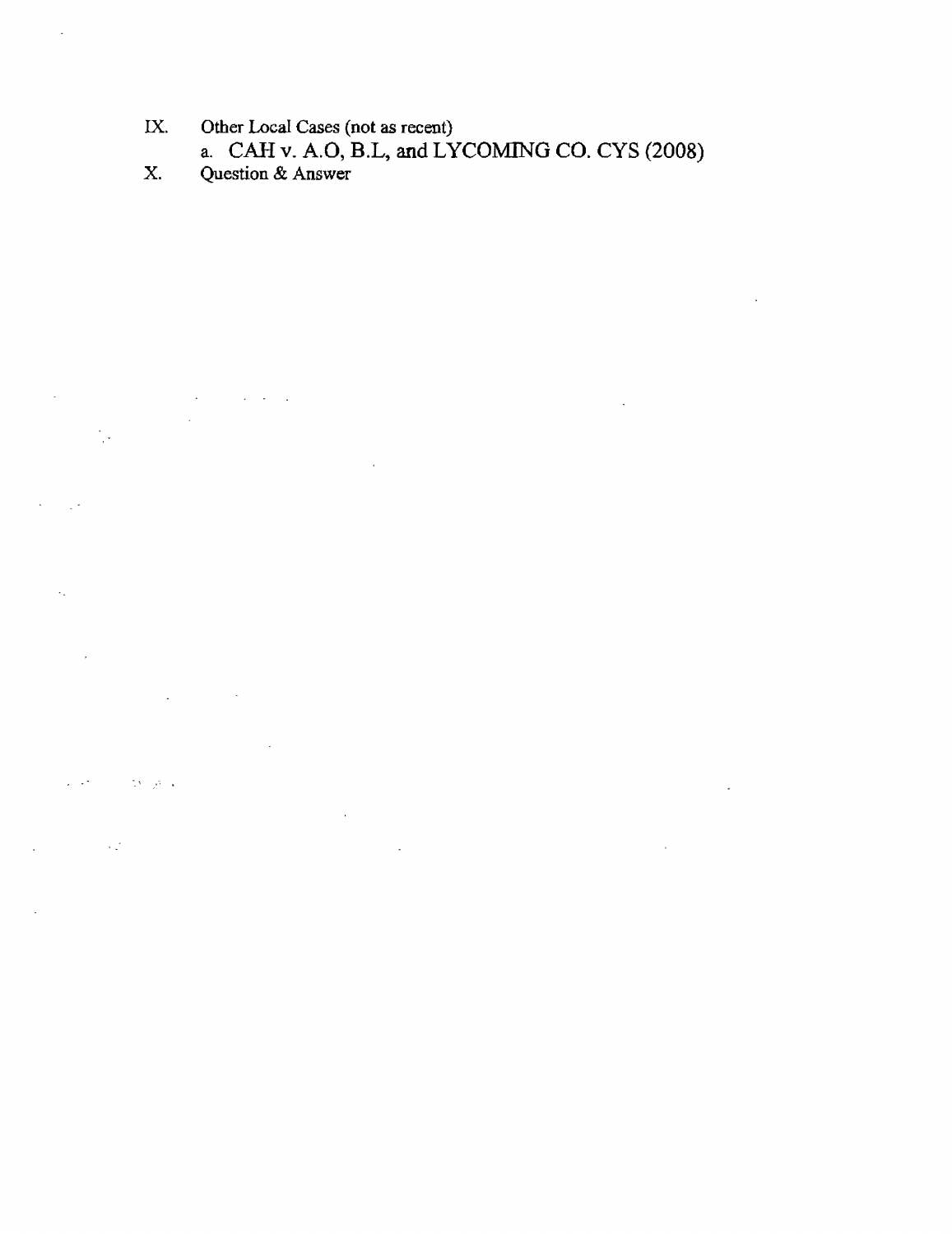23 Pa.C.S.A. § 5324

## c

### Effective: January 24, 2011

Purdon's Pennsylvania Statutes and Consolidated Statutes Currentness Title 23 Pa.C.S.A. Domestic Relations (Refs & Annos) **Ea Part VI. Children and Minors** <:f!e) Chapter 53. Child Custody (Refs & Annos) ........ § 5324. Standing **for** any **form** of physical custody **or** legal custody

The following individuals may file an action under this chapter for any form of physical custody or legal custody:

(I) A parent of the child.

(2) A person who stands in loco parenris to the child.

(3) A grandparent of the child who is not in loco parentis to the child:

(i) whose relationship with the child began either with the consent of a parent of the child or under a court order;

(ii) who assumes or is willing to assume responsibility for the child; and

(iii) when one of the following conditions is met:

(A) the child has been determined to be a dependent child under 42 Pa.C.S. Ch. 63 (relating to juvenile matters);

(B) the child is substantially at risk due to parental abuse, neglect, drug or alcohol abuse or incapacity; or

(C) the child has, for a period of at least 12 consecutive months, resided with the grandparent, excluding brief tempofary absences of the child from the home, and is removed from the home by the parents, in which case the action must be filed within six months after the removal of the child from the home.

CREDlT(S)

Page 1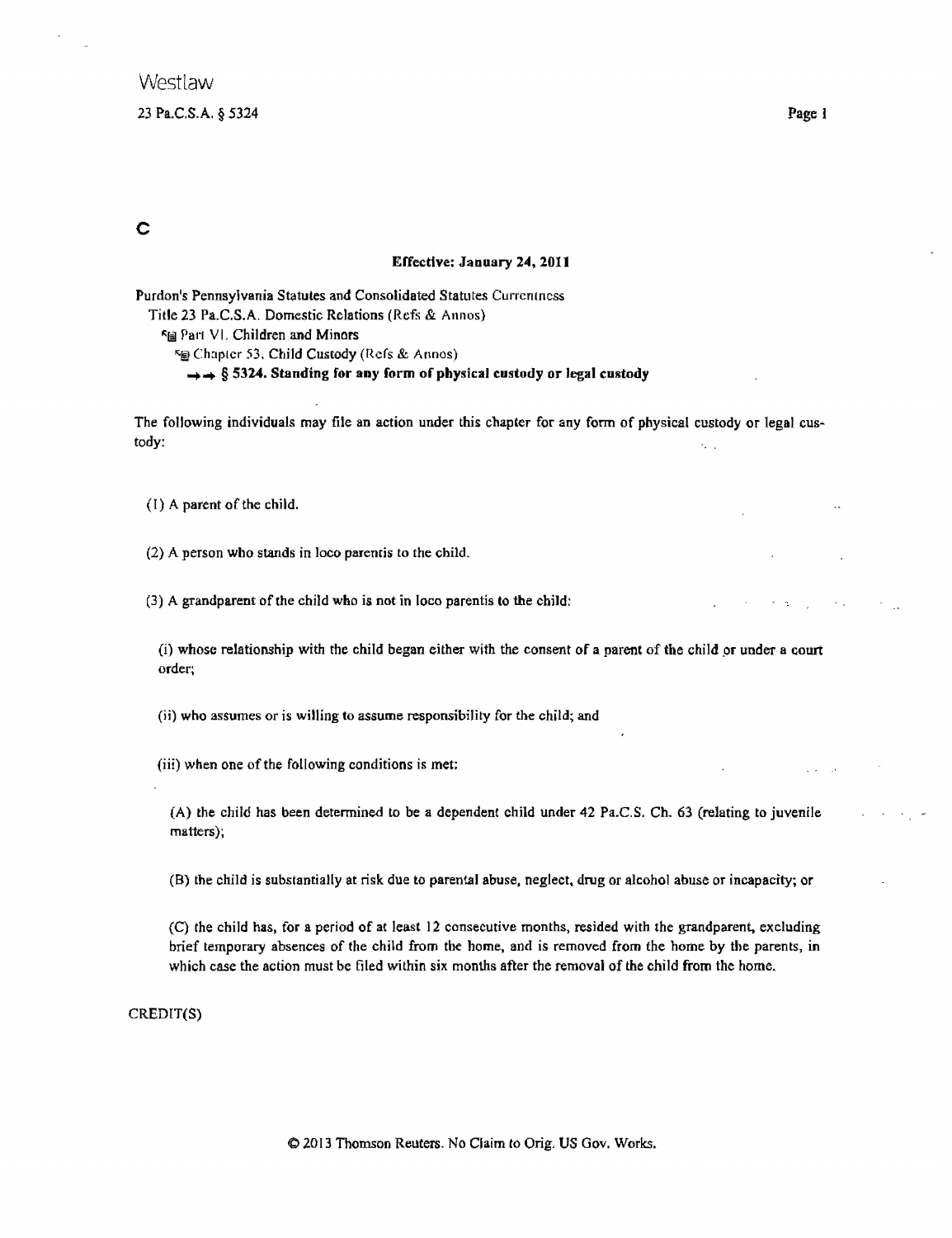$\ddot{\phantom{a}}$ 

2010, Nov. 23, P.L. 1106, No. 112. § 2, effective in 60 days [Jan. 24, 2011].

Current through Regular Session Act 2013-72

(C) 2013 Thomson Reuters. No Claim to Orig. US Gov. Works,

END OF DOCUMENT

 $\sim 10^{-10}$  km  $^{-1}$ 

 $\sim 10^{-11}$ 

 $\ddot{\phantom{1}}$ 

 $\sim$   $\sim$ 

 $\mathcal{L}^{\pm}$ 

 $\sim$ 

 $\ddot{\phantom{a}}$ 

 $\epsilon_{\rm max}$ 

 $\sim 10^{11}$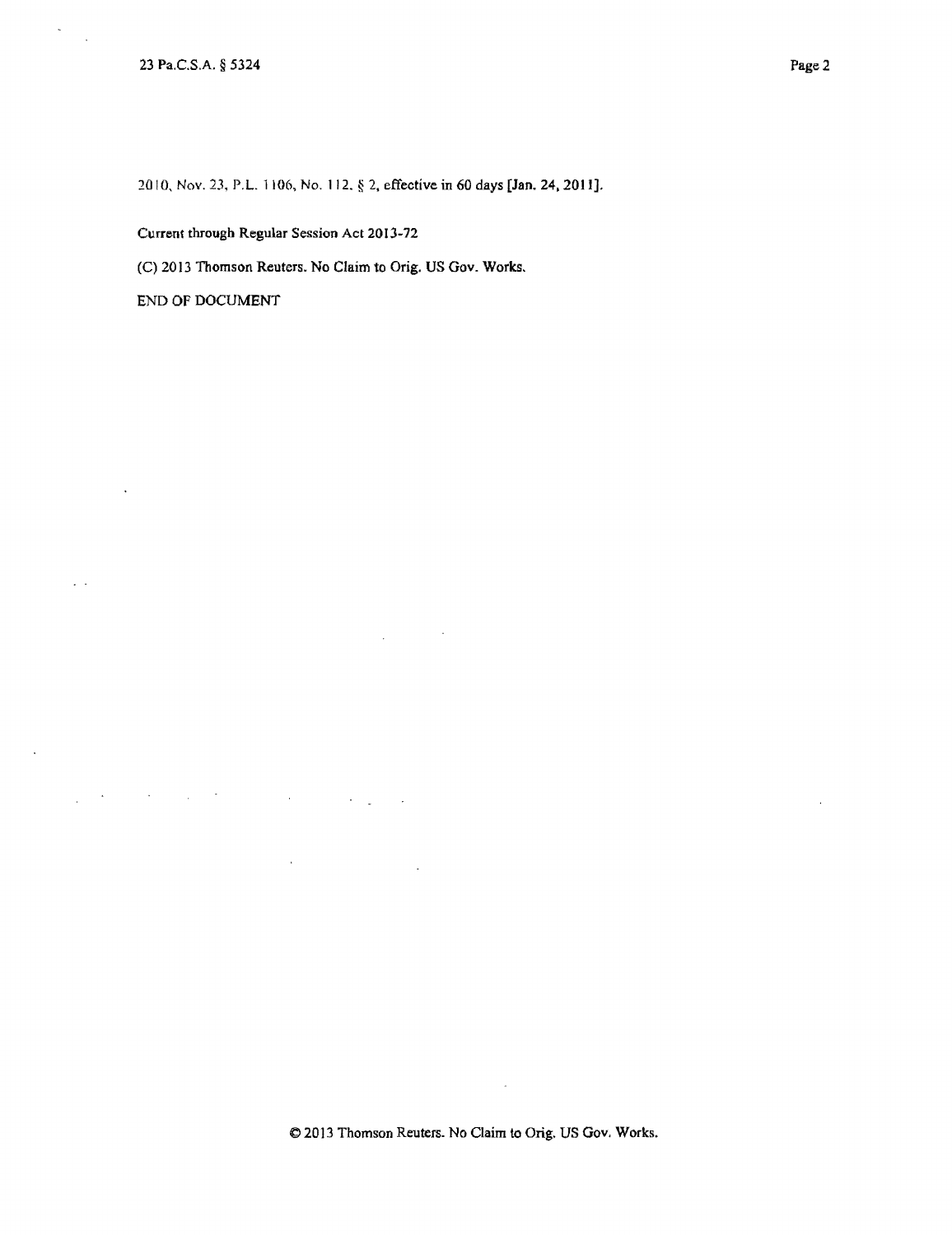$\triangleright$ 

### Effective: January 24, 2011

Purdon's Pennsylvania Statutes and Consolidated Statutes Currentness Title 23 Pa.C.S.A. Domestic Relations (Refs & Annos) **Eg Part VI. Children and Minors "B** Chapter 53. Child Custody (Refs & Annos) → § 5325. Standing for partial physical custody and supervised physical custody

In addition to situations set forth in seclion 5324 (relating to standing for any form of physical custody or legal custody), grandparents and great-grandparents may file an action under this chapter for partial physical custody. or supervised physical custody in the following situations:

(1) where the parent of the child is deceased, a parent or grandparent of the deceased parent may file an action under this section;

(2) where the parents of the child have been separated for a period of at least six months or have commenced and continued a proceeding to dissolve their marriage; or

(3) when the child has, for a period of at least 12 consecutive months, resided with the grandparent or greatgrandparent, excluding brief temporary absences of the child from the home, and is removed from, the home by the parents, an action must be filed within six months after the removal of the child from the home.

### CREDIT(S)

2010, Nov. 23, P.L. 1106, No. 112, § 2, effective in 60 days [Jan. 24, 2011].

Current through Regular Session Act 2013-72

(C) 2013 Thomson Reuters. No Claim to Orig. US Gov. Works.

END OF DOCUMENT

sis i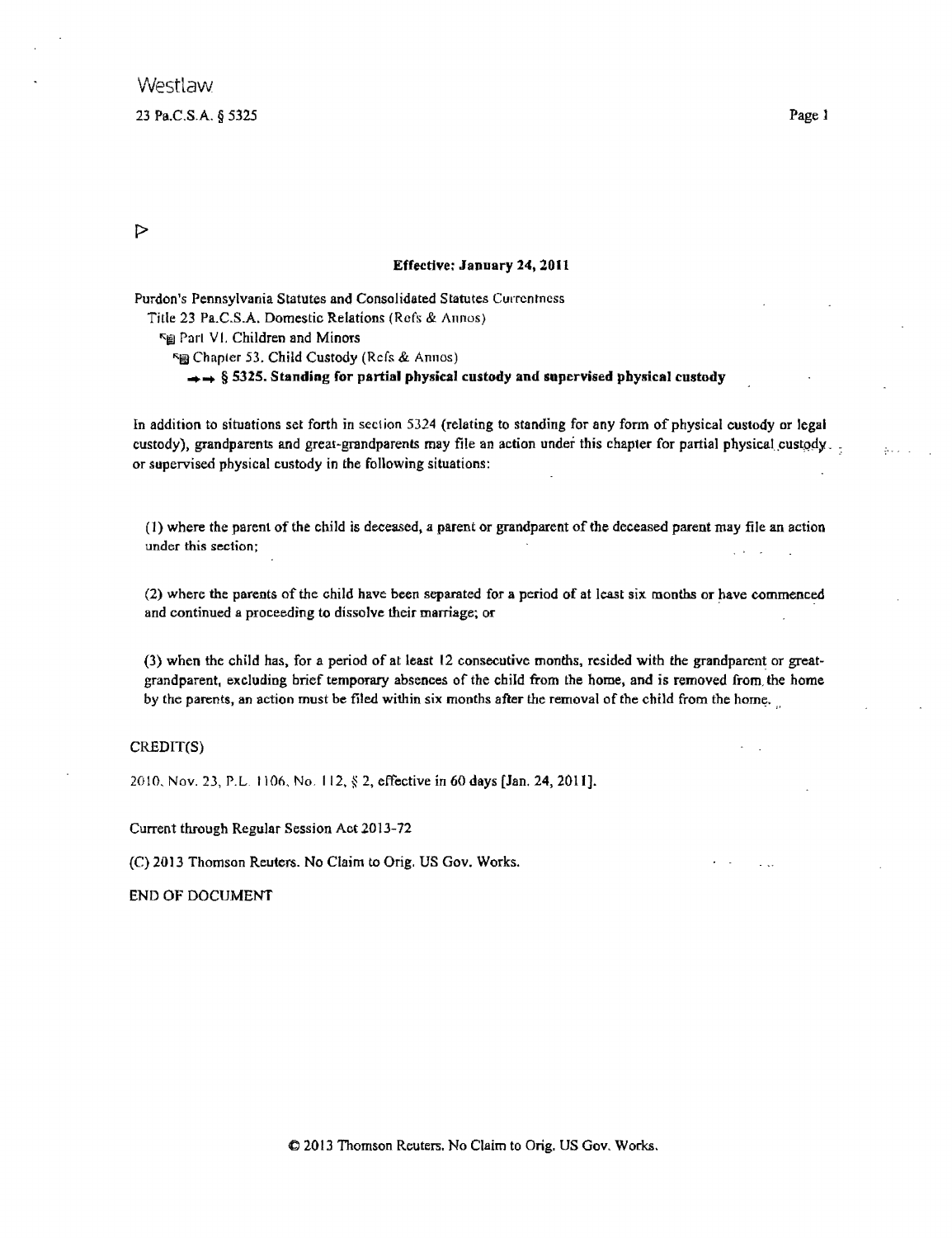### 23 Pa.C.S.A. § 5326

 $\triangleright$ 

### Effective: January 24. **2011**

Purdon's Pennsylvania Statutes and Consolidated Statutes Currentness Title 23 Pa.C.S.A. Domestic Relations (Refs & Annos) Kg Part VI. Children and Minors 1Ot.~ Chapter 53. Child Custody (Refs & Annos)  $\rightarrow$  § 5326. Effect of adoption

Any rights to seek physical custody or legal custody rights and any custody rights that have been granted under  $\cdot$  section 5324 (relating to standing for any form of physical custody or legal custody) or 5325 (relating to standing for partial physical custody and supervised physical custody) to a grandparent or great-grandparent prior to the adoption of the child by an individual other than a stepparent, grandparent or great-grandparent shall be automatically terminated upon such adoption.

### CREDlT(S)

2010. Nov. 23, P.L. 1106. No. 112, § 2, effective in 60 days [Jan. 24, 201 I}.

Current through Regular Session Act 2013-72

(C) 2013 Thomson Reuters. No Claim to Orig. US Gov. Works.

END OF DOCUMENT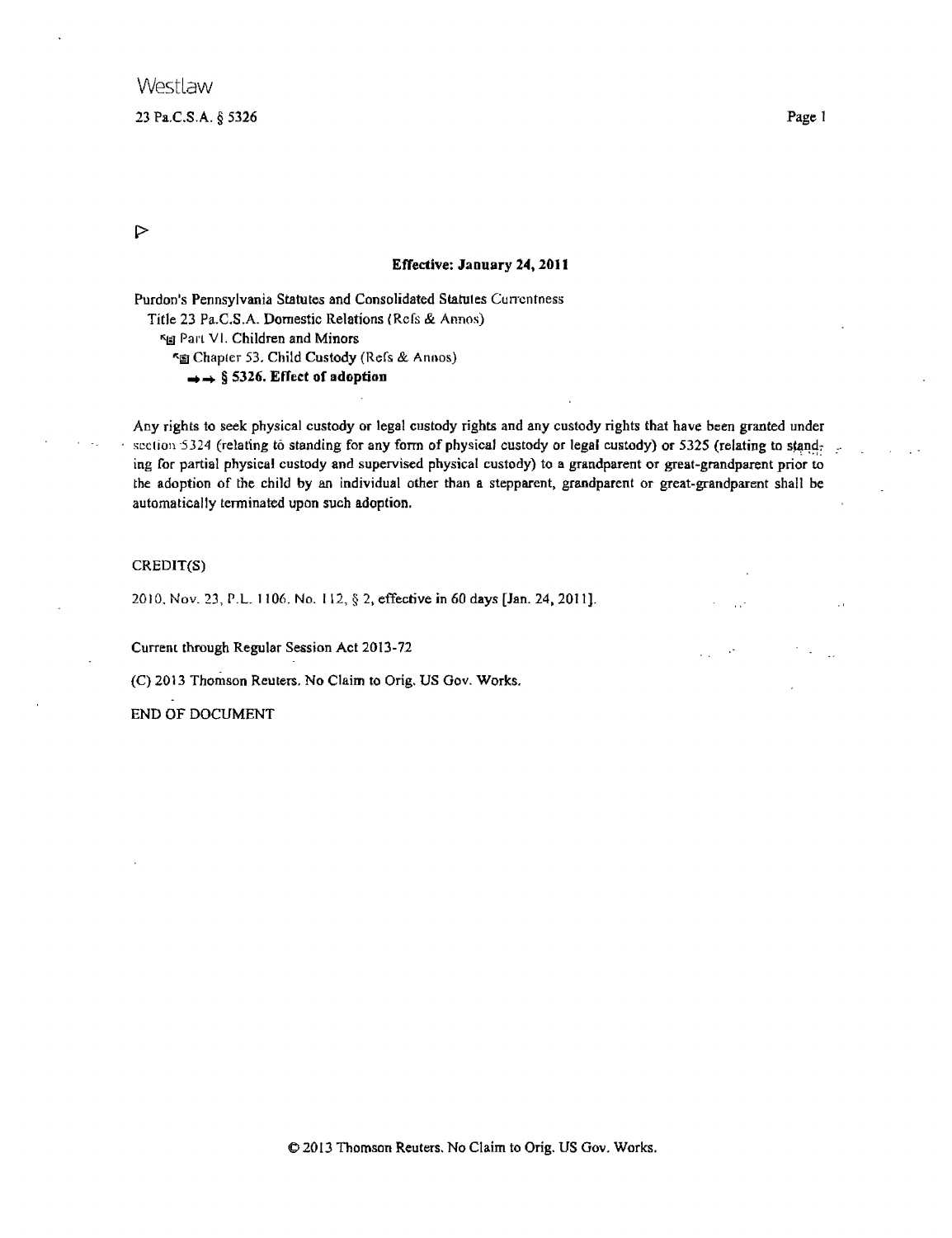## **Westlaw** 23 Pa.C.S.A. § 5327

## c

### Effective: January 24, 2011

Purdon's Pennsylvania Statutes and Consolidated Statutes Currentness Title 23 Pa.C.S.A. Domestic Relations (Refs & Annas) <sup>5</sup> Part VI. Children and Minors ~ Chapter 53. Child Custody (Refs & Annos)  $\rightarrow$  § 5327. Presumption in cases concerning primary physical custody

 $.11$ 

(a) Between parents.-In any action regarding the custody of the child between the parents of the child, there shall be no presumption that custody should be awarded to a particular parent.

(b) Between a parent and third party.-In any action regarding the custody of the child between a parent of the child and a nonparent, there shall be a presumption that custody shall be awarded to the parent. The presumption in favor of the parent may be rebutted by clear and convincing evidence. and the process of the company of the second second second second second second second second second second second second second second second second second second second second second second second second second second se

(c) Between third parties.--In any action regarding the custody of the child between a nonparent and another nonparent, there shall be no presumption that custody should be awarded to a particular party.

### CREDIT(S)

2010. Nov. 23, P.L. 1106, No. 112, § 2, effective in 60 days [Jan, 24, 2011].

Current through Regular Session Act 2013-72

(C) 2013 Thomson Reuters. No Claim to Orig. US Gov, Works.

END OF DOCUMENT

© 2013 Thomson Reuters. No Claim to Orig. US Gov. Works.

Page 1

 $\sim 10^{-11}$ 

ay in

 $\sim$ 

 $\label{eq:1} \mathbf{r}^{\dagger} \rightarrow \mathbf{r}_{\mathbf{k}}^{\dagger} \rightarrow \mathbf{r}_{\mathbf{k}}^{\dagger} \mathbf{r}_{\mathbf{k}}^{\dagger} \rightarrow \mathbf{r}_{\mathbf{k}}^{\dagger}$ 

 $\omega_{\rm c}$  ,  $\omega_{\rm c}$ 

والمتحاميات الحطاف وتحجمهن المرودات فالمتكانية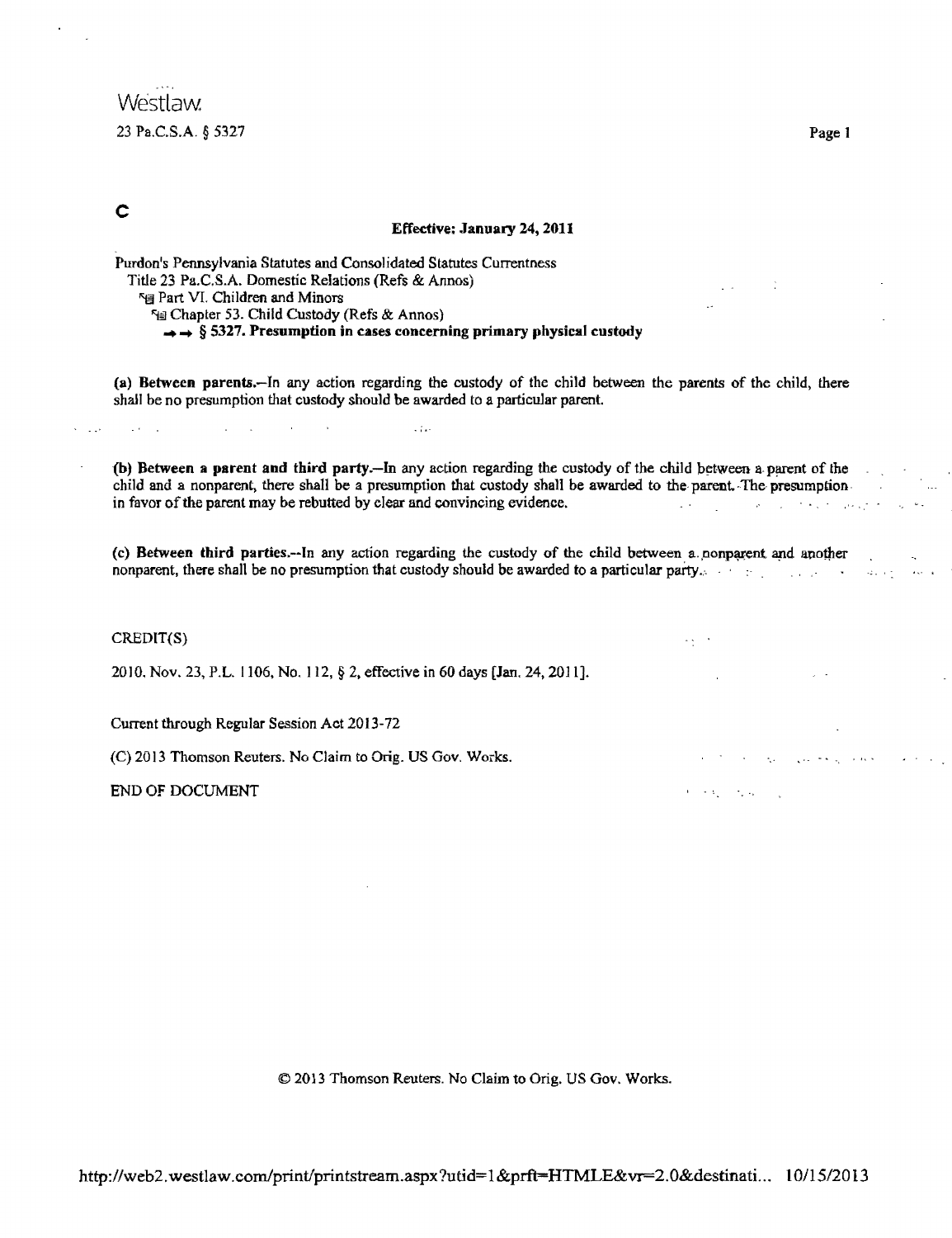## **Westlaw** 23 Pa.C.S.A. § 5328

Page 1

 $\mathfrak{g}^{(n)}$ 

ついとう はくしょうし

<sup>~</sup>-c-- -- ..

 $\triangleright$ 

### Effective: January 24, 2011

Purdon's Pennsylvania Statutes and Consolidated Statutes Currentness Title 23 Pa.C.S.A. Domestic Relations (Refs & Annas)  $\kappa_{\text{H}}$  Part VI. Children and Minors <sup>5</sup> Chapter 53. Child Custody (Refs & Annos)  $\rightarrow \rightarrow \$ § 5328. Factors to consider when awarding custody

(a) Factors.-In ordering any form of custody, the court shall determine the best interest of the child by considering all relevant factors, giving weighted consideration to those factors which affect the safety of the child, including the following:

(1) Which party is more likely to encourage- and ·permit frequent and continuing contact between. the child and **another party.** The contract of the contract of the contract of the contract of the contract of the contract of the contract of the contract of the contract of the contract of the contract of the contract of the contract

(2) The present and past abuse committed by a party or member of the party's household, whether there is a continued risk of harm to the child or an abused party and which party can better provide adequate physical safeguards and supervision of the child.

(3) The parental duties performed by each party on behalf of the child.

(4) The need for stability and continuity in the child's education, family life and community life.

(5) The availability of extended family.

(6) The child's sibling relationships.

(7) The well-reasoned preference of the child, based on the child's maturity and judgment.  $\mathcal{O}(\mathcal{C})$ 

(8) The attempts of a parent to tum the child against the other parent, except in cases of domestic violence where reasonable safety measures are necessary to protect the child from harm.

(9) Which party is more likely to maintain a loving, stable, consistent and nurturing relationship with the child adequate for the child's emotional needs.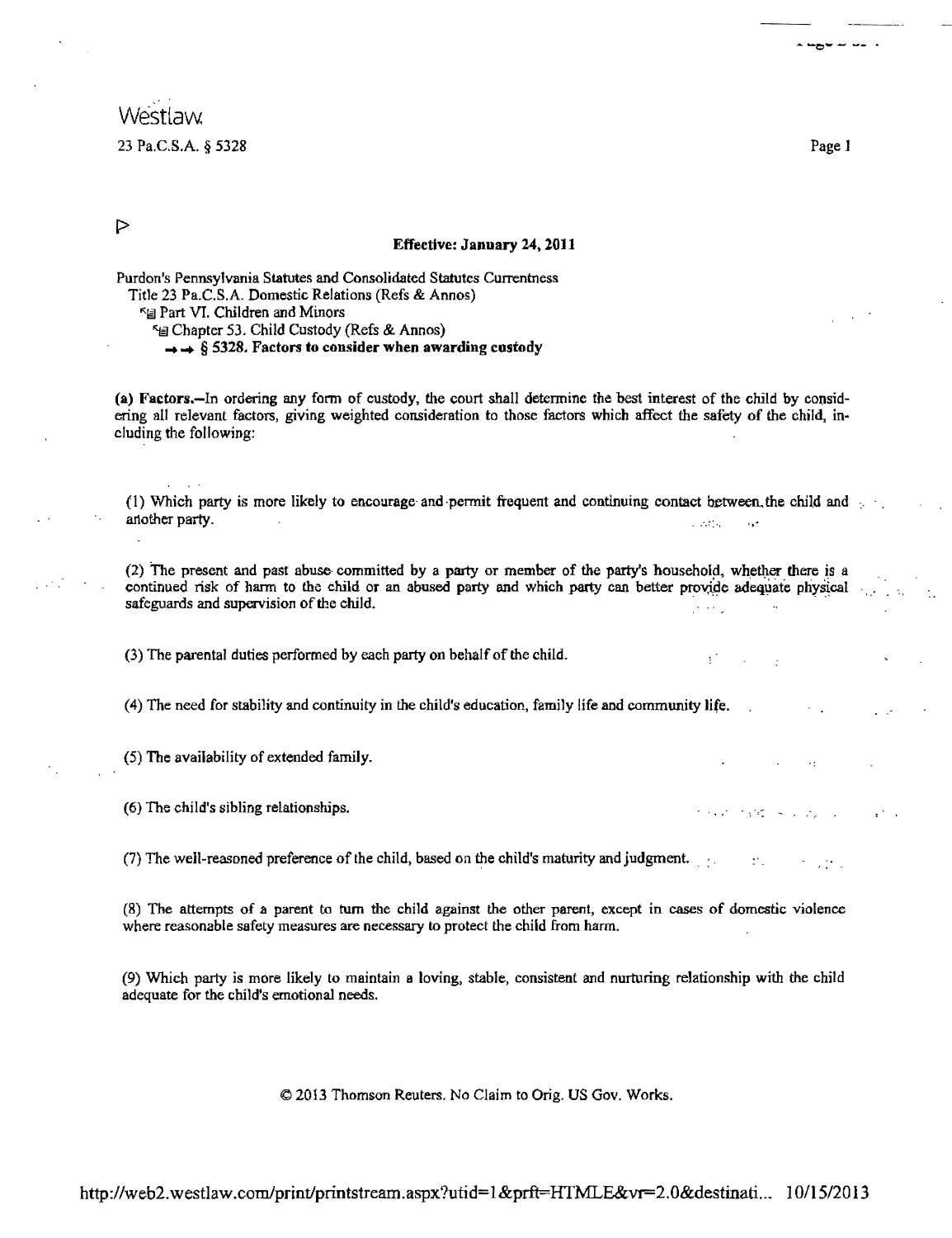23 Pa.C.S.A. § 5328 Page 2

Particularly of President

The common way to do the

 $\frac{1}{2}$  ,  $\frac{1}{2}$  ,  $\frac{1}{2}$  ,  $\frac{1}{2}$  ,  $\frac{1}{2}$  ,  $\frac{1}{2}$ 

Book of the Control of the

**LUGVU VI** 

(10) Which party is more likely to attend to the daily physical, emotional, developmental, educational and special needs of the child.

(11) The proximity of the residences of the parties.

(12) Each party's availability to care for the child or ability to make appropriate child-care arrangements.

(13) The level of conflict between the parties and the willingness and ability of the parties to cooperate with one another. A party's effort to protect a child from abuse by another party is not evidence of unwillingness or inability to cooperate with that party.

(14) The history of drug or alcohol abuse of a party or member of a party's household.

 $(15)$  The mental and physical condition of a party or member of a party's household.

(16) Any other relevant factor.

. . . . (b) Gender neutral.--In making a determination under subsection (a), no party shall receive preference based upon gender in any award granted under this chapter. **CONTRACTOR** 

(e) Grandparents and great-grandparents.-

 $(1)$  In. ordering partial physical custody or supervised physical custody to a party who has standing under section  $5325(1)$  or  $(2)$ (relating to standing for partial physical custody and supervised physical custody), the court shall consider the following:

(i) the amount of personal contact between the child and the party prior to the filing of the action;

(ii) whether the award interferes with any parent-child relationship; and

(iii) whether the award is in the best interest of the child.

(2) In ordering partial physical custody or supervised physical custody to a parent's parent or grandparent who has standing under section 5325(3), the court shall consider whether the award:

(i) interferes with any parent-child relationship; and

(ii) is in the best interest of the child.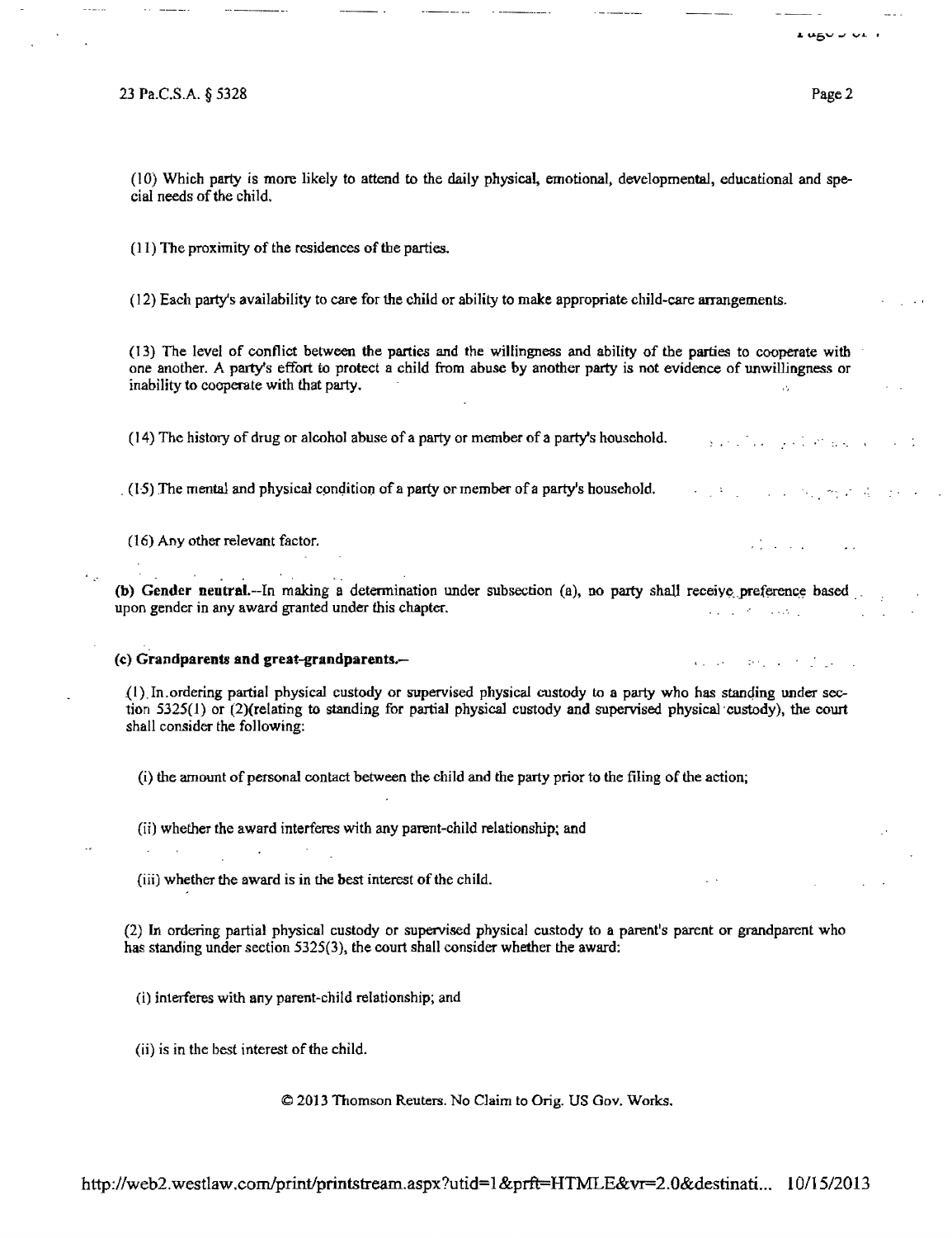### 23 Pa,C.S.A. § 5328

### CREDIT(S)

 $\omega = \sqrt{1}$ 

 $\overline{\phantom{a}}$ 

 $\ddot{\rm x}$ 

 $\sim 100$ 

2010. Nov. 23, P.L. 1106, No, ] 12, § 2, effective in 60 days [Jan. 24, 2011).

 $\overline{a}$ 

 $\mathbb{R}^2$ 

 $\Delta \sim 10^4$  $\bar{z}$ 

 $\Delta$ 

Current through Regular Session Act 2013-72

(C) 2013 Thomson Reuters. No Claim to Orig. US Gov. Works.

END OF DOCUMENT

 $\label{eq:reduced} \mathcal{L}(\mathcal{H},\mathcal{L},\mathcal{L}(\mathcal{G})) = \mathcal{L}(\mathcal{L}(\mathcal{L},\mathcal{L}(\mathcal{G}))) = \mathcal{L}(\mathcal{L}(\mathcal{G})))$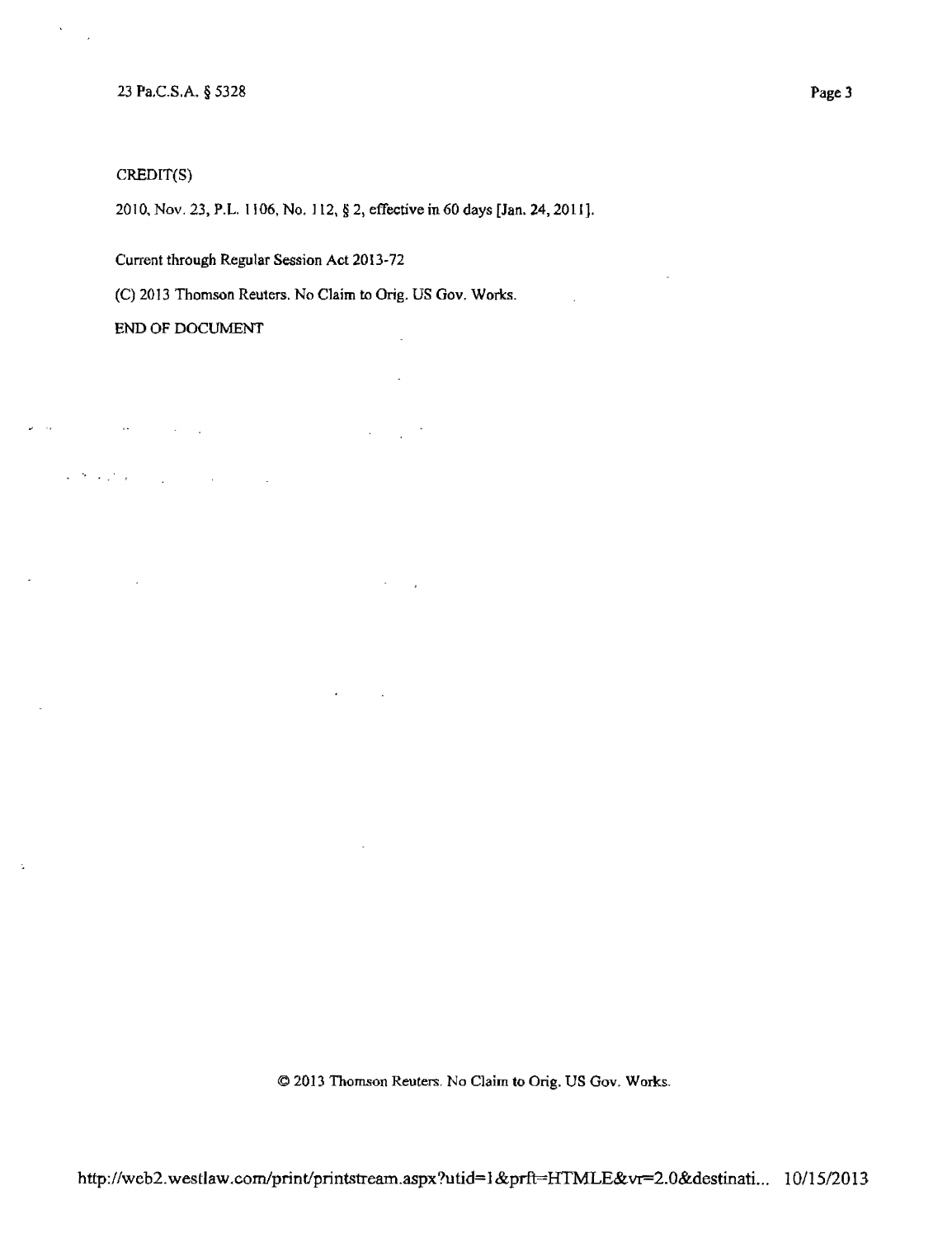## **Westlaw** 23 Pa.C.S.A. § 5329

 $\triangleright$ 

Page I

#### Effective: June 11, 2012

Purdon's Pennsylvania Statutes and Consolidated Statutes Currentness Title 23 Pa.C.S.A. Domestic Relations (Refs & Annos) **Example Part VI. Children and Minors** "Ii] Chapter 53. Child Custody (Refs & Annos)  $\rightarrow$   $\rightarrow$  § 5329. Consideration of criminal conviction

(a) Offenses.-Where a party seeks any form of custody, the court shall consider whether that party or member. of that party's household has been convicted of or has pleaded guilty or no contest to any of the offenses in this section or an offense in another jurisdiction substantially equivalent to any of the offenses in this section. The court shall consider such conduct and determine that the party does not pose a threat of harm to the child before making any order of custody to that parent when considering the following offenses:

18 Pa.C.S. Ch. 25 (relating to criminal homicide). 18 Pa.C.S. § 2702 (relating to aggravated assault).  $\mathcal{L} = \{1, 2, \ldots, n\}$ 18 Pa.C.S. § 2706 (relating to terroristic threats).  $\hat{Z}$  and  $\hat{Z}$ 18 Pa.C.S. § 2709.! (relating to stalking).  $\mathcal{L}_{\text{max}}$  , where  $\mathcal{L}_{\text{max}}$ 18 Pa.C.S. § 2901 (relating to kidnapping). 18 Pa.C.S. § 2902 (relating to unlawful restraint). . ·,,··.'.,\_t 18 Pa.C.S. § 2903 (relating to false imprisonment). 18 Pa.C.S. § 2910 (relating to luring a child into a motor vehicle or structure).

18 Pa.C.S. § 3121 (relating to rape).

18 Pa.C.S. § 3122. J (relating to statutory sexual assault).

l8 Pa.C.S. § 3123 (relating to involuntary deviate sexual intercourse).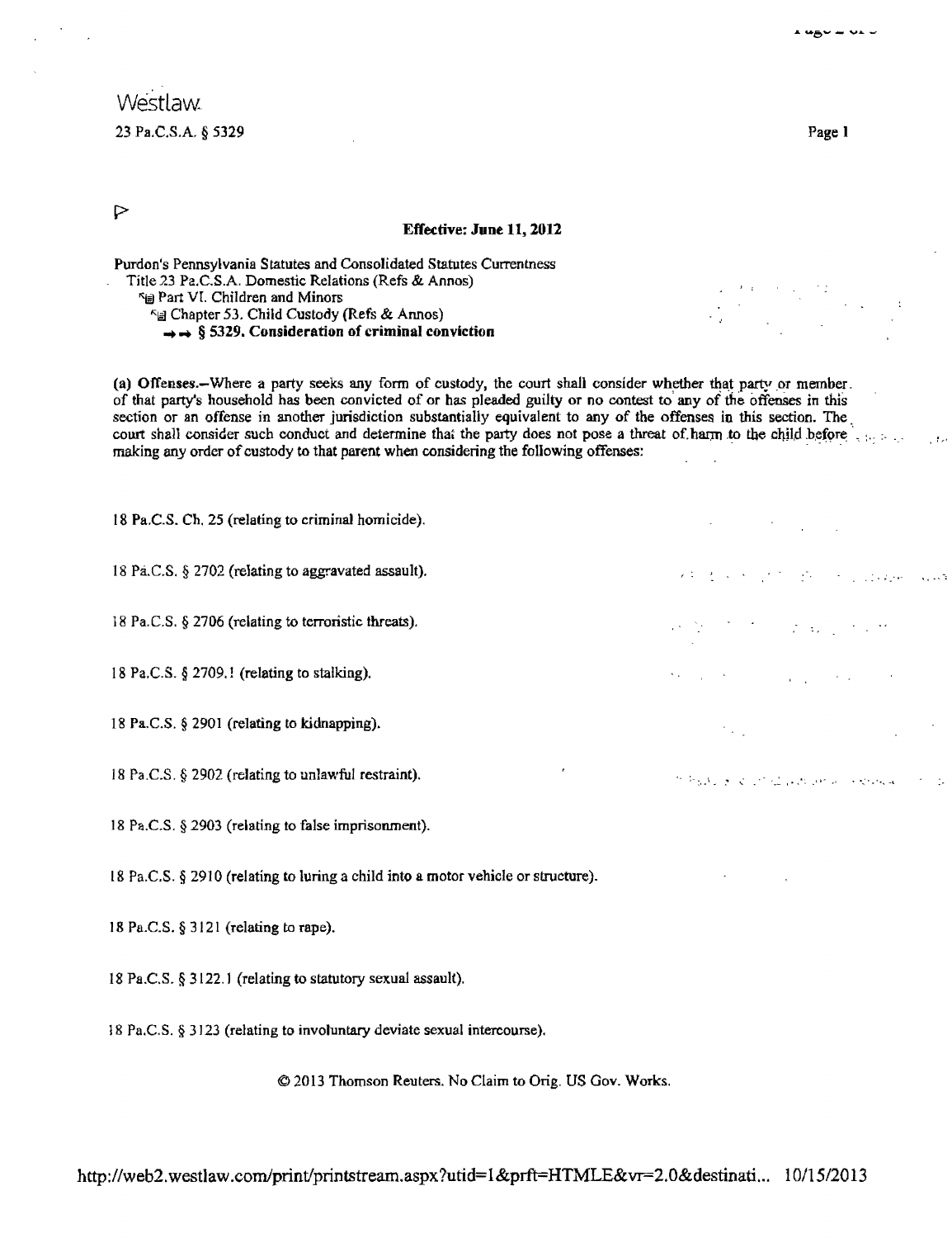|                    | 23 Pa.C.S.A. § 5329                                                                                                               | Page 2                                                                                                                                                                                                                                                                                                                                                                                                                          |
|--------------------|-----------------------------------------------------------------------------------------------------------------------------------|---------------------------------------------------------------------------------------------------------------------------------------------------------------------------------------------------------------------------------------------------------------------------------------------------------------------------------------------------------------------------------------------------------------------------------|
|                    | 18 Pa.C.S. § 3124.1 (relating to sexual assault).                                                                                 |                                                                                                                                                                                                                                                                                                                                                                                                                                 |
|                    | 18 Pa.C.S. § 3125 (relating to aggravated indecent assault).                                                                      |                                                                                                                                                                                                                                                                                                                                                                                                                                 |
|                    | 18 Pa.C.S. § 3126 (relating to indecent assault).                                                                                 |                                                                                                                                                                                                                                                                                                                                                                                                                                 |
|                    | 18 Pa.C.S. § 3127 (relating to indecent exposure).                                                                                | $\epsilon_{\rm{eff}}$ .                                                                                                                                                                                                                                                                                                                                                                                                         |
|                    | 18 Pa.C.S. § 3129 (relating to sexual intercourse with animal).                                                                   | <b>Report Follows</b>                                                                                                                                                                                                                                                                                                                                                                                                           |
| الحاد الأساخي والد | 18 Pa.C.S. § 3130 (relating to conduct relating to sex offenders).                                                                | sale of the state of the California and the sales of the                                                                                                                                                                                                                                                                                                                                                                        |
|                    | 18 Pa.C.S. § 3301 (relating to arson and related offenses).                                                                       | はこく ダインガン そば かたいあの アメリカ                                                                                                                                                                                                                                                                                                                                                                                                         |
|                    | 18 Pa.C.S. $§$ 4302 (relating to incest).                                                                                         | state of the company of the company of                                                                                                                                                                                                                                                                                                                                                                                          |
|                    | 18 Pa.C.S. § 4303 (relating to concealing death of child).                                                                        | $\mathcal{A}^{\mathcal{A}}$ and $\mathcal{A}^{\mathcal{A}}$ are the set of the set of the set of the set of the set of the set of the set of the set of the set of the set of the set of the set of the set of the set of the set of the set of the s                                                                                                                                                                           |
|                    | 18 Pa.C.S. § 4304 (relating to endangering welfare of children).                                                                  | the transport of the part of the con-                                                                                                                                                                                                                                                                                                                                                                                           |
|                    | 18 Pa.C.S. § 4305 (relating to dealing in infant children).                                                                       | エーエー くいちょう アール                                                                                                                                                                                                                                                                                                                                                                                                                  |
|                    | 18 Pa.C.S. § 5902(b) (relating to prostitution and related offenses).                                                             | and the control of the control of the                                                                                                                                                                                                                                                                                                                                                                                           |
|                    | 18 Pa.C.S. § 5903(c) or (d) (relating to obscene and other sexual materials and performances). The contraction of the contraction |                                                                                                                                                                                                                                                                                                                                                                                                                                 |
|                    | 18 Pa.C.S. § 6301 (relating to corruption of minors).                                                                             | $\mathcal{A}^{(n)}_{\mathcal{A}}(\mathcal{A}^{(n)}_{\mathcal{A}}(\mathcal{A}^{(n)}_{\mathcal{A}}(\mathcal{A}^{(n)}_{\mathcal{A}}(\mathcal{A}^{(n)}_{\mathcal{A}}(\mathcal{A}^{(n)}_{\mathcal{A}}(\mathcal{A}^{(n)}_{\mathcal{A}}(\mathcal{A}^{(n)}_{\mathcal{A}}(\mathcal{A}^{(n)}_{\mathcal{A}}(\mathcal{A}^{(n)}_{\mathcal{A}}(\mathcal{A}^{(n)}_{\mathcal{A}}(\mathcal{A}^{(n)}_{\mathcal{A}}(\mathcal{A}^{(n)}_{\mathcal{A$ |
|                    | 18 Pa.C.S. § 6312 (relating to sexual abuse of children).                                                                         |                                                                                                                                                                                                                                                                                                                                                                                                                                 |
|                    | 18 Pa.C.S. $\S$ 6318 (relating to unlawful contact with minor).                                                                   |                                                                                                                                                                                                                                                                                                                                                                                                                                 |
|                    | 18 Pa.C.S. § 6320 (relating to sexual exploitation of children).                                                                  |                                                                                                                                                                                                                                                                                                                                                                                                                                 |
|                    | Section 6114 (relating to contempt for violation of order or agreement).                                                          |                                                                                                                                                                                                                                                                                                                                                                                                                                 |
|                    |                                                                                                                                   |                                                                                                                                                                                                                                                                                                                                                                                                                                 |

 $\frac{1}{2} \left( \frac{1}{2} \right)^2 \left( \frac{1}{2} \right)^2$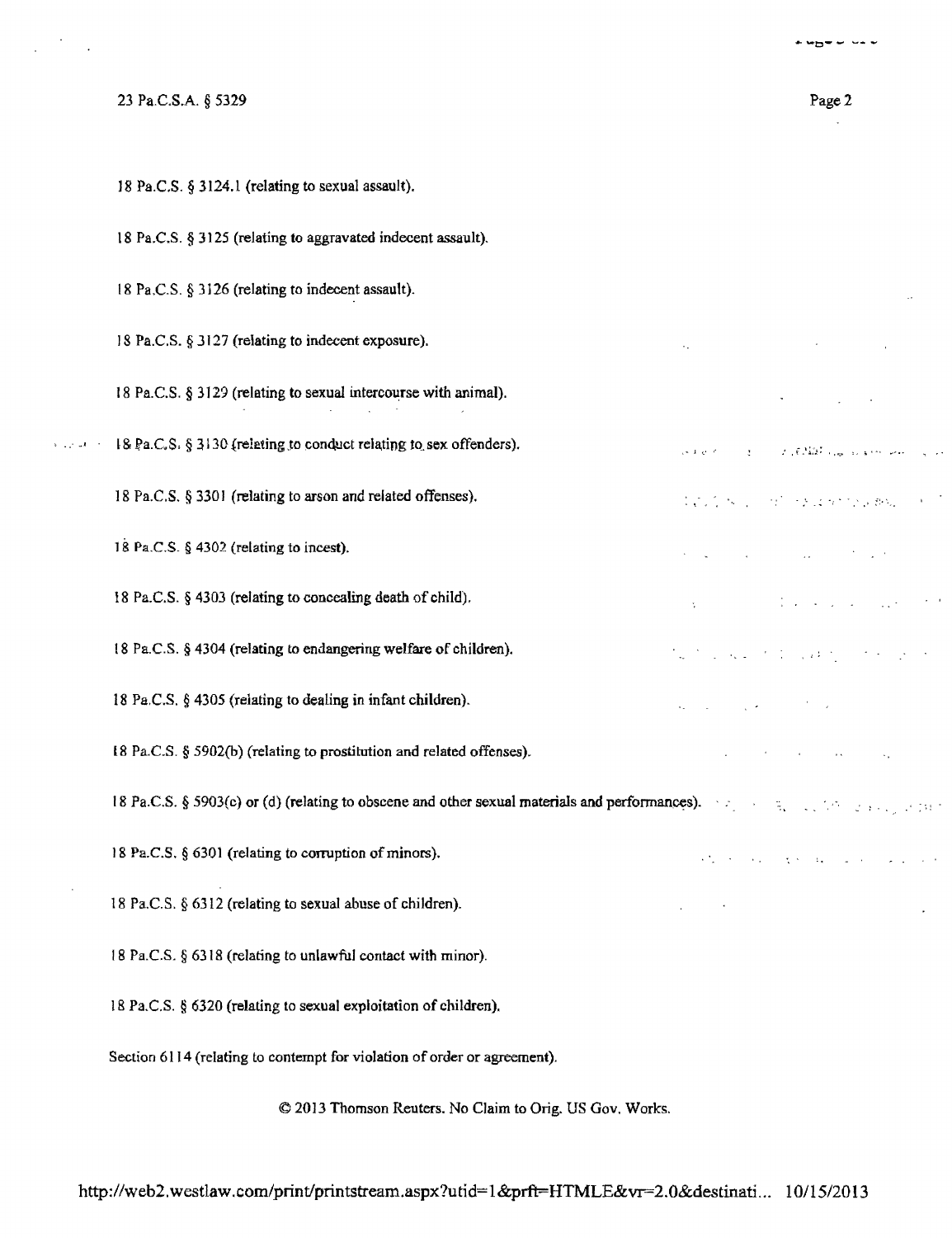#### 23 Pa.C.S.A. § 5329 Page 3

۰.

','

The former 7S Pa.C.S. § 3731 (relating to driving under influence of alcohol or controlled substance).

75 Pa.C,S. Ch. 38 (relating to driving after imbibing alcohol or utilizing drugs).

Section 13(a)(1) of the act of April 14, 1972 (P.L. 233, No. 64), [FN1] known as The Controlled Substance, Drug, Device and Cosmetic Act, to the extent that it prohibits the manufacture, sale or deiivery, holding, offering for sale or possession of any controlled substance or other drug or device.

(b) Parent convicted of murder.-No court shall award custody, partial custody or supervised physical custody to a parent who has been convicted of murder under 18 Pa.C.S. § 2502(a) (relating to murder) of the other parent of the child who is the subject of the order unless the chi1d is of suitahle age and consents to the order.

(c). Initial evaluation.-At the initial in-person contact with the court, the judge, conference officer' or other appointed individual shall perform an initiai evaluation to determine whether the party or household member who committed an offense under subsection (a) poses a threat to the child and whether counseling is necessary. The. initial evaluation shall not be conducted by a mental health professional. After the initial evaluation, the court may order further evaluation or counseling by a mental health professional if the court determines it is neces- sary.

### (d) Counseling.- . -':-::'" ,.-.,.,

(I) Where the court determines under subsection (c) that counseling is necessary, it shall :appoint a qualified professional specializing in treatment relating to the particular offense to provide counseling to the offending individual.

(2) Counseling may include a program of treatment or individual therapy designed to rehabilitate the offending individual which addresses, but is not limited to, issues regarding physical and sexual abuse, the psychology of the offender and the effects of the offense on the victim.

### (e) Subsequent evaluation.-

(1) At any time during or subsequent to the counseling under subsection (d), the court  $\max$  require another... evaluation to determine whether further counseling is necessary.

(2) If the court awards custody to a party who committed an offense under subsection, (a) or who shares a. household with an individual who committed an offense under subsection (a), the court may require. subsequent evaluations on the rehabilitation of the offending individual and the well-being of the child subsequent to the order. If, upon review of a subsequent evaluation, the court determines that the offending individual poses a threat of physical. emotional or psychological hann to the child, the court may schedule a hearing to modify the custody order.

### © 2013 Thomson Reuters. No Claim to Orig. US Gov. Works.

http://web2.westlaw.com/print/printstream.aspx?utid=1&prft=HTMLE&vr=2.0&destinati... 10/15/2013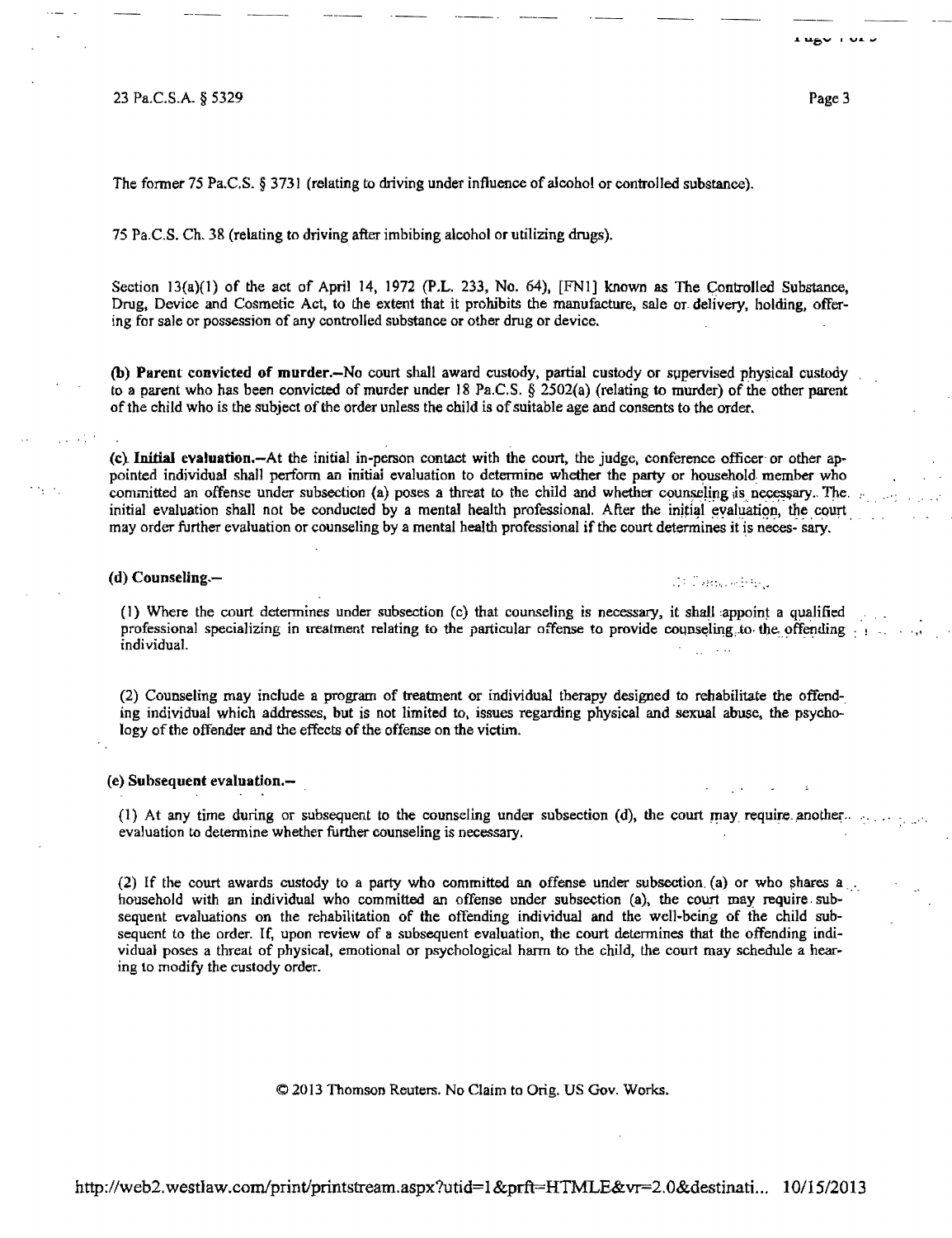(1) *Costs.-*The court may order a party to pay all or part of the costs of the counseling and evaluations under this section.

### CREDIT(S)

2010, Nov. 23, P.L. 1106, No. 112, § 2, effective in 60 days [Jan. 24, 2011]. Amended 2012, April 12, P.L. 241, No. 32,§ 1, effective in 60 days [June 11,2012]. .

 $\sim 10^{-10}$ 

 $\mathcal{L}_{\mathrm{L}}$ 

 $\epsilon = \sqrt{1-\epsilon}$ 

 $\mathcal{O}(\log \frac{1}{\log n})$ 

 $\sim 10^{11}$  km s  $^{-1}$  km s  $^{-1}$  <br>and  $^{-1}$ 

 $\sim$   $\sim$ 

 $\tau_{\rm eff}$ 

 $\mathcal{L}=\mathcal{L}_{\text{eff}}\times\mathcal{L}_{\text{eff}}\times\mathcal{L}_{\text{eff}}$ 

[FN1] 35 P.S. § 780-113.

 $\sim 10^{-11}$ 

Current through Regular Session Act 2013-72

(C) 2013 Thomson Reuters. No Claim to Orig, US Gov. Works.  $\mathbf{r} = \mathbf{r} \cdot \mathbf{r} + \mathbf{r} \cdot \mathbf{r} + \mathbf{r} \cdot \mathbf{r} + \mathbf{r} \cdot \mathbf{r} + \mathbf{r} \cdot \mathbf{r} + \mathbf{r} \cdot \mathbf{r} + \mathbf{r} \cdot \mathbf{r} + \mathbf{r} \cdot \mathbf{r} + \mathbf{r} \cdot \mathbf{r} + \mathbf{r} \cdot \mathbf{r} + \mathbf{$ 

END OF DOCUMENT

 $\sim 10^{11}$  km s  $^{-1}$ 

 $\langle \cdot \rangle_{\rm s}$ 

 $\sim 10^{11}$ 

 $\sim$ 

 $\mathcal{L}(\mathcal{L}^{\text{max}})$  , where  $\mathcal{L}(\mathcal{L}^{\text{max}})$ 

 $\bar{\mathbf{x}}$ 

 $\sim$ Satisfy  $\frac{1}{2} \mathcal{F}_{\mathbf{1},\mathbf{1},\mathbf{2}}^{\mathbf{1}}$  , where  $\mathcal{F}_{\mathbf{1}}$ 

 $\mathcal{Q}^{\mathcal{A}}$  , and  $\mathcal{Q}^{\mathcal{A}}$  ,  $\mathcal{Q}^{\mathcal{A}}$  ,  $\mathcal{Q}^{\mathcal{A}}$  ,  $\mathcal{Q}^{\mathcal{A}}$  ,  $\mathcal{Q}^{\mathcal{A}}$  $\sim$ 

© 2013 Thomson Reuters. No Claim to Orig. US Gov. Works.

 $\omega_{\rm c} = 2\pi$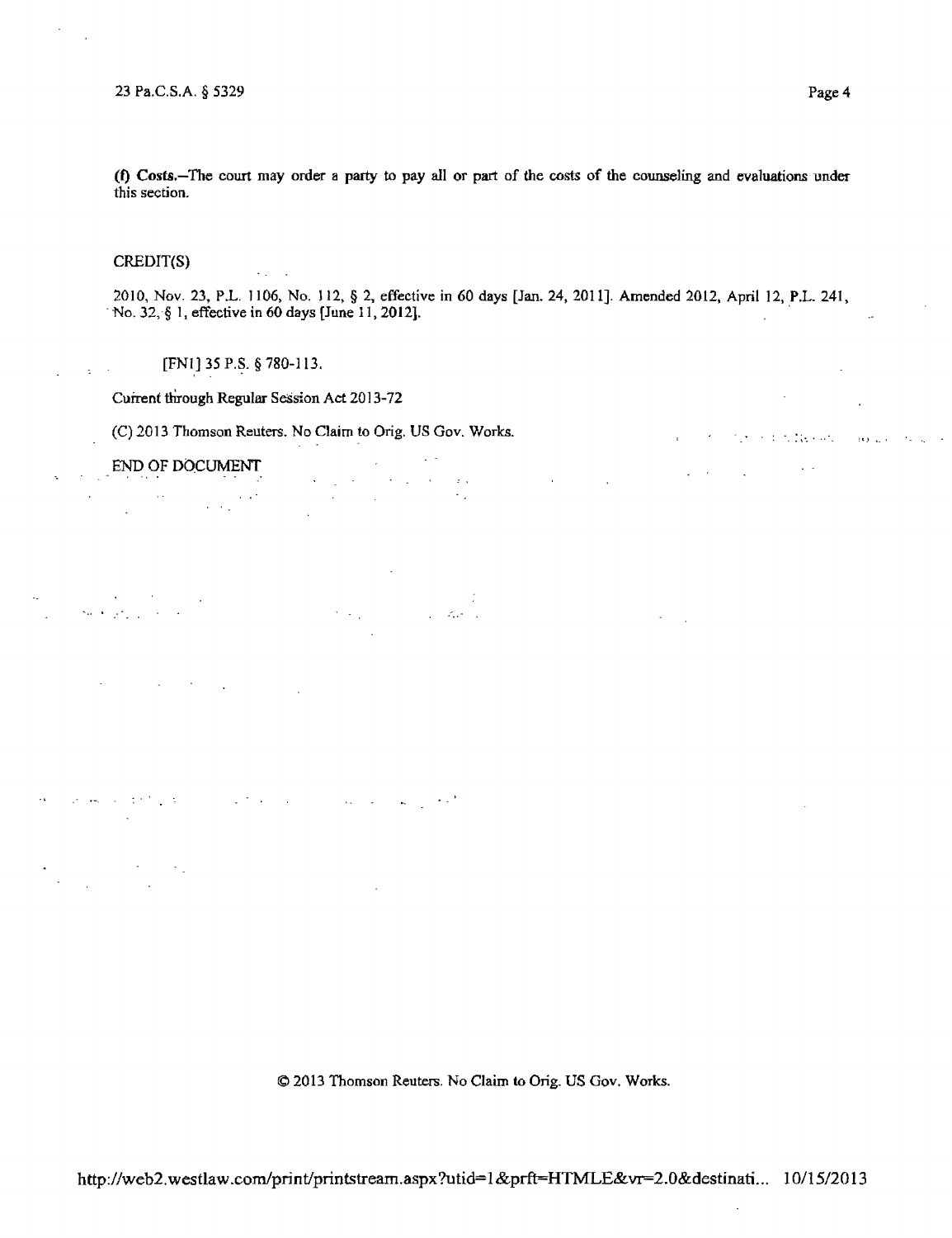## **Westlaw** 23 Pa.C.S.A. § 5330

Page I

### c

Effective: January 24, 2011

Purdon's Pennsylvania Statutes and Consolidated Statutes Currentness Title 23 Pa.C.S.A. Domestic Relations (Refs  $\&$  Annos) **"is Part VI. Children and Minors** I'iii Chapter 53. Child Custody (Refs & Annos)  $\rightarrow$   $\rightarrow$  § 5330. Consideration of criminal charge

(a) Expedited hearing.-A party who has obtained information under 42 Pa.C.S.  $\S$  1904 (relating to availability of criminal charge information in child custody proceedings) or otherwise about a charge filed against the other party for an offense listed under section 5329(a)(relating to consideration of criminal conviction) may move for a temporary custody order or modification of an existing custody order. The court shall hold the hearing under this subsection in an expeditious manner.

(b) Risk of hann.-In evaluating any request under subsection (a), the court shall consider whether the party who is or has been charged with an offense set forth in section 5329(a) poses a risk of physical, emotional or psychological harm to the child. الفارقي **Carl Carl County** 

(c) No prejudice.—Failure to either apply for information under 42 Pa.C.S. § 1904 or act under this section shall not prejudice any party in a custody proceeding.

 $\mathcal{L}^{\mathcal{L}}$  ,  $\mathcal{L}^{\mathcal{L}}$ 

### CREDIT(S)

2010. Nov. 23, P.L. 1106, No. 112, § 2, effective in 60 days [Jan. 24,2011).

Current through Regular Session Act 2013-72 -, and the set of the second second service of the set of the set of the set of the set of the set of the set of the set of the set of the set of the set of the set of the set of  $\label{eq:2.1} \mathcal{L}^{\alpha}(\mathcal{L}^{\alpha})\mathcal{L}^{\alpha}(\mathbf{g},\mathbf{g})=\mathcal{L}^{\alpha}(\mathcal{L}^{\alpha})\mathcal{L}^{\alpha}(\mathcal{L}^{\alpha})\mathcal{L}^{\alpha}(\mathcal{L}^{\alpha})$ (C) 2013 Thomson Reuters. No Claim to Orig. US Gov. Works. **アンテないかな** END OF DOCUMENT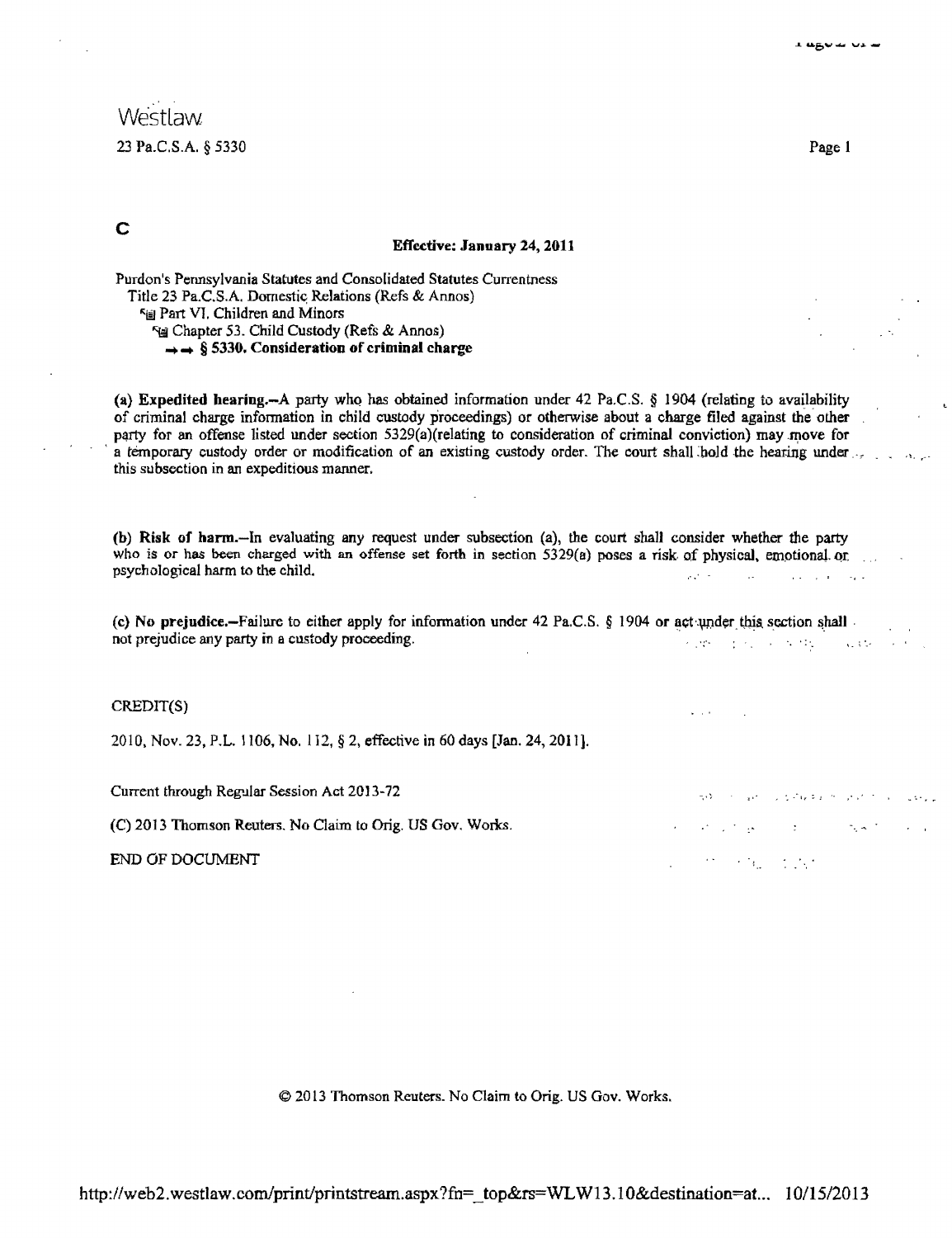### c

#### Effective: January 24, 2011

Purdon's Pennsylvania Statutes and Consolidated Statutes Currentness Title 23 Pa.C.S.A. Domestic Relations (Refs & Annos) "j§ Part VI. Children and Minors <sup>6</sup> Chapter 53. Child Custody (Refs & Annos)  $\rightarrow \rightarrow \$  § 5334. Guardian ad litem for child

(a) Appointment.-The court may on its own motion or the motion of a party appoint a guardian ad litem to represent the child in the action. The court may assess the cost upon the parties or any of them or as otherwise provided by law. The guardian ad litem must be an attorney at law.

(b) Powers and duties.-The guardian ad litem shall be charged with representation of the legal interests and the ......... best interests of the child during the proceedings and shall do all of the following:

(1) If appropriate to the child's age and maturity, meet with the child as soon as possible, following the  $ap-$  . pointment and on a regular basis thereafter.  $\mathbf{r} = \mathbf{r} \cdot \mathbf{r} + \mathbf{r} \cdot \mathbf{r} + \mathbf{r} \cdot \mathbf{r} + \mathbf{r} \cdot \mathbf{r} + \mathbf{r} \cdot \mathbf{r} + \mathbf{r} \cdot \mathbf{r} + \mathbf{r} \cdot \mathbf{r} + \mathbf{r} \cdot \mathbf{r} + \mathbf{r} \cdot \mathbf{r} + \mathbf{r} \cdot \mathbf{r} + \mathbf{r} \cdot \mathbf{r} + \mathbf$ 

(2) On a timely basis, be given access to relevant court records, reports of examination of the parents or other custodian of the child and medical, psychological and school records. . .

(3) Participate in all proceedings.

(4) Conduct such further investigation necessary to ascertain relevant facts for presentation to the court.

(5) Interview potential witnesses, including the child's parents and caretakers, if any ...,The guardian ad litem  $\cdots$ may examine and cross-examine witnesses and present witnesses and evidence necessary to protect the best  $, \, \cdot, \, \cdot$ interests of the child.

(6) Make specific recommendations in a written report to the court relating to the best interests of the child, including any services necessary to address the child's needs and safety. The court shall make the written report part of the record so that it may be reviewed by the parties. The parties may file with the court written comments regarding the contents of the report. The comments filed by the parties shall also become part of the record.

(7) Explain the proceedings to the child to the extent appropriate given the child's age, mental condition and

© 2013 Thomson Reuters. No Claim to Orig. US Gov. Works.

Page 1

 $\bar{\xi}$  .

 $\omega$  and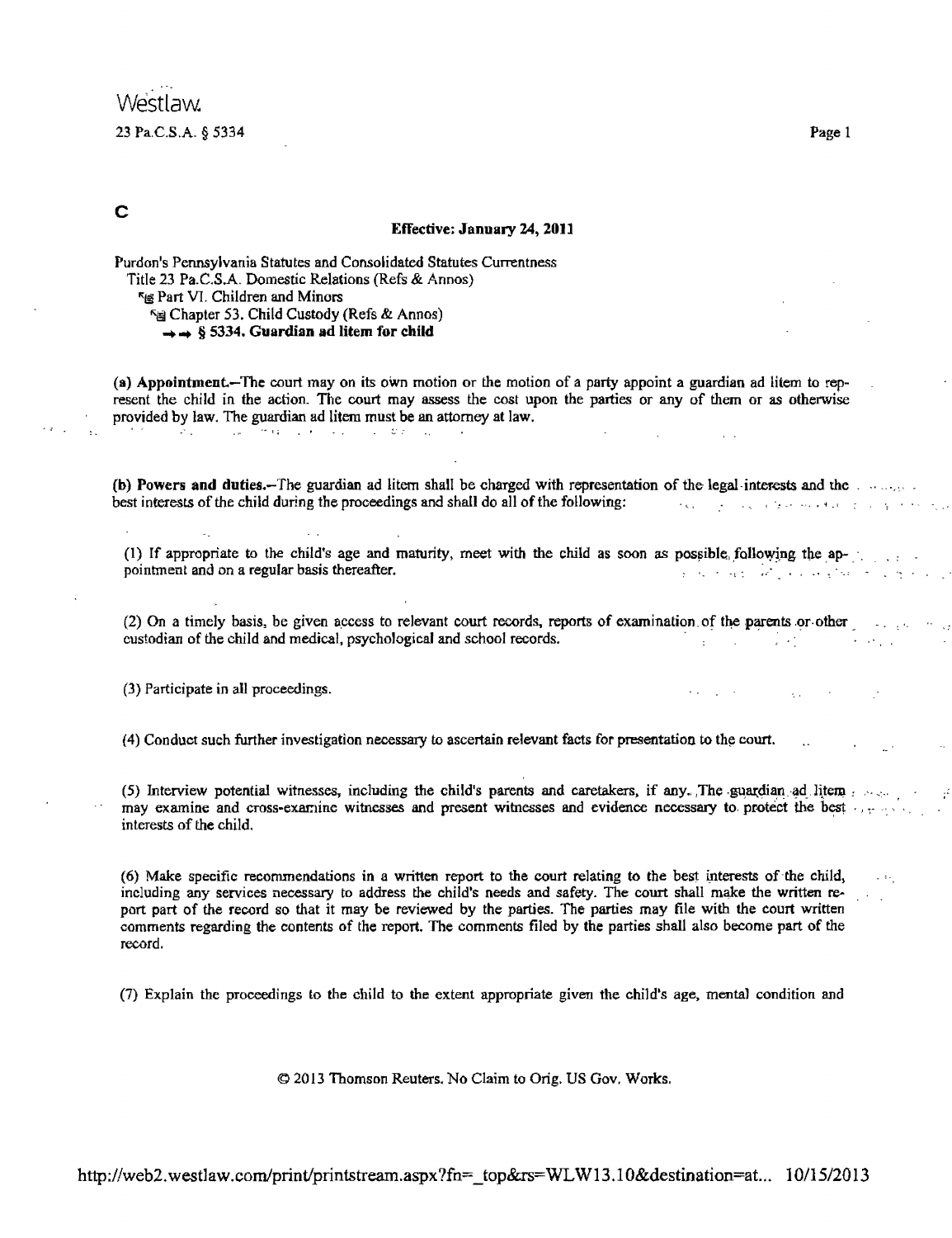ia<br>Kanada (1991-1991)

**Contract Contract** 

#### emotional condition.

(8) Advise the court of the child's wishes to the extent that they can be ascertained and present to the court whatever evidence exists to support the child's wishes. When appropriate because of the age or mental and emotional condition of the child, determine to the fullest extent possible the wishes of the child and communicate this information to the court. A difference between the child's wishes under this paragraph and the recommendations under paragraph (6) shall not be considered a conflict of interest for the guardian ad litem.

(c) Ahuse.-If substantial allegations of abuse of the child are made, the court shall appoint a guardian ad litem for the child if:

(I) counsel for the child is not appointed under section 5335 (relating to counsel for child); or

(2) the court is satisfied that the relevant information will be presented to the court only with such appoint- ment ..

(d) Evidence subject to examination.-A guardian ad litem may not testify except as authorized by Rule 3.7 of the Rules of Professional Conduct, but may make legal argument based on relevant evidence that shall be sub-<br>ject to examination by the parties,

(e) Costs.-The court may order a party to pay all or part of the costs of appointing a guardian ad litem under this section.·

### CREDIT(S)

2010, Nov. 23, P.L. 1106, No. 112, § 2, effective in 60 days [Jan. 24. 2011J.  $\sim 2.1$  and  $\sim 1.2$ 

Current through Regular Session Act 2013·72

المستحر المستعمل والمستحدث

(C) 2013. Thomson Reuters. No Claim to Orig. US Gov, Works.

#### END OF DOCUMENT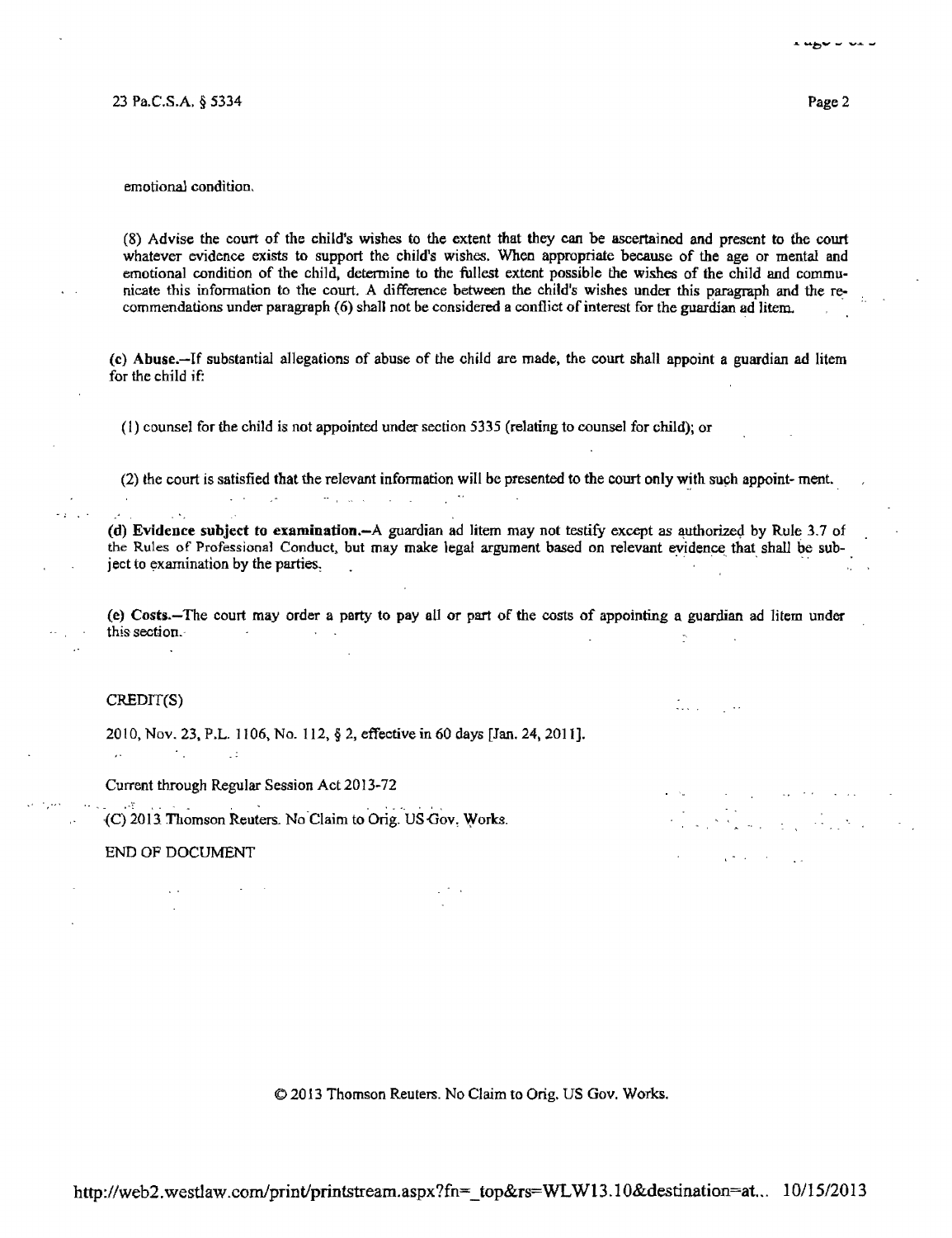# **CUSTODY CHECKLIST**

| <b>FACTOR</b>                                                                                                     | <b>MOTHER</b> | <b>FATHER</b>                                                                                                                     |
|-------------------------------------------------------------------------------------------------------------------|---------------|-----------------------------------------------------------------------------------------------------------------------------------|
|                                                                                                                   |               |                                                                                                                                   |
|                                                                                                                   |               |                                                                                                                                   |
| Which party is more likely to encourage                                                                           |               |                                                                                                                                   |
| and permit frequent and continuing                                                                                |               |                                                                                                                                   |
| contact between the child and another                                                                             |               |                                                                                                                                   |
| party                                                                                                             |               |                                                                                                                                   |
|                                                                                                                   |               |                                                                                                                                   |
|                                                                                                                   |               |                                                                                                                                   |
| The present and past abuse committed by                                                                           |               |                                                                                                                                   |
| either party or member of the party's                                                                             |               | $\mathcal{A}^{\mathcal{A}}$ and $\mathcal{A}^{\mathcal{A}}$ are the simple points of the simple state $\mathcal{A}^{\mathcal{A}}$ |
| household, whether there is a continued                                                                           |               |                                                                                                                                   |
| risk of harm to the child or an abused                                                                            |               |                                                                                                                                   |
| party and which party can better provide                                                                          |               | of the company of the company of                                                                                                  |
| adequate physical safeguards and                                                                                  |               | a an ang ang mga mata                                                                                                             |
| supervision of the child.                                                                                         |               |                                                                                                                                   |
| The parental duties performed by each                                                                             |               | <u>den energie en de staat de groepen.</u><br>De verkenings                                                                       |
| party on behalf of the child.                                                                                     |               |                                                                                                                                   |
|                                                                                                                   | ÷.            |                                                                                                                                   |
|                                                                                                                   |               |                                                                                                                                   |
|                                                                                                                   | ÷             |                                                                                                                                   |
|                                                                                                                   |               |                                                                                                                                   |
|                                                                                                                   |               |                                                                                                                                   |
| The need for stability and continuity in<br>the child's education, family life and                                |               |                                                                                                                                   |
| community life.                                                                                                   |               |                                                                                                                                   |
|                                                                                                                   |               |                                                                                                                                   |
|                                                                                                                   |               |                                                                                                                                   |
|                                                                                                                   |               |                                                                                                                                   |
| $\mathcal{L}^{\text{max}}(\mathcal{L}^{\text{max}})$ , where $\mathcal{L}^{\text{max}}(\mathcal{L}^{\text{max}})$ |               |                                                                                                                                   |
| The availability of extended family                                                                               |               |                                                                                                                                   |
|                                                                                                                   |               |                                                                                                                                   |
|                                                                                                                   |               |                                                                                                                                   |
|                                                                                                                   |               |                                                                                                                                   |
|                                                                                                                   |               |                                                                                                                                   |
|                                                                                                                   |               |                                                                                                                                   |
| The child's sibling relationships                                                                                 |               |                                                                                                                                   |
|                                                                                                                   |               |                                                                                                                                   |
|                                                                                                                   |               |                                                                                                                                   |
|                                                                                                                   |               |                                                                                                                                   |
|                                                                                                                   |               |                                                                                                                                   |
|                                                                                                                   |               |                                                                                                                                   |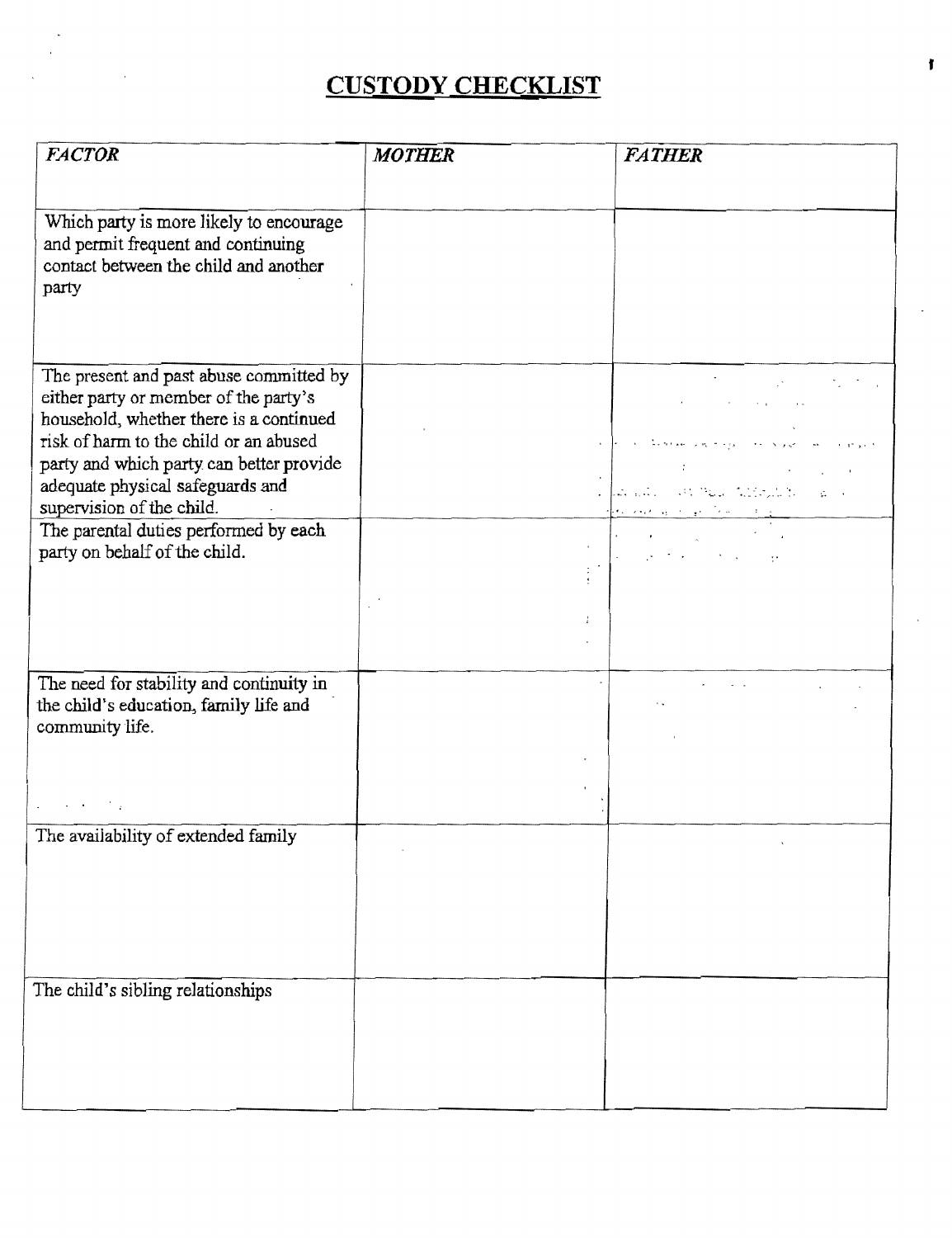| The well-reasoned preference of the<br>child, based on the child's maturity and<br>judgment                                                                                                                                                                                          |  |                                                                                                                                                                                                                                                                                                                                                                                                                                                                                                                                                                                                                                                                                                                      |
|--------------------------------------------------------------------------------------------------------------------------------------------------------------------------------------------------------------------------------------------------------------------------------------|--|----------------------------------------------------------------------------------------------------------------------------------------------------------------------------------------------------------------------------------------------------------------------------------------------------------------------------------------------------------------------------------------------------------------------------------------------------------------------------------------------------------------------------------------------------------------------------------------------------------------------------------------------------------------------------------------------------------------------|
| The attempts of a parent to turn the child<br>against the other parent, except in cases<br>of domestic violence where reasonable<br>safety measures are necessary to protect<br>the child from harm.                                                                                 |  |                                                                                                                                                                                                                                                                                                                                                                                                                                                                                                                                                                                                                                                                                                                      |
| Which party is more likely to maintain a<br>loving, stable, consistent and nurturing<br>relationship with the child adequate for<br>the child's emotional needs                                                                                                                      |  | الواكية الفارق فالمقعان المتأمل الأقرار الركاب فقطائن<br>and the services                                                                                                                                                                                                                                                                                                                                                                                                                                                                                                                                                                                                                                            |
| Which party is more likely to attend to<br>the daily physical, emotional,<br>developmental, educational and special<br>needs of the child                                                                                                                                            |  | September 2003 Commercial<br>$\label{eq:2.1} \sqrt{2} \int_{\mathbb{R}^3} \left  \frac{1}{\sqrt{2}} \right  \, \mathrm{d} \left  \frac{1}{\sqrt{2}} \right  \, \mathrm{d} \left  \frac{1}{\sqrt{2}} \right  \, \mathrm{d} \left  \frac{1}{\sqrt{2}} \right  \, \mathrm{d} \left  \frac{1}{\sqrt{2}} \right  \, \mathrm{d} \left  \frac{1}{\sqrt{2}} \right  \, \mathrm{d} \left  \frac{1}{\sqrt{2}} \right  \, \mathrm{d} \left  \frac{1}{\sqrt{2}} \right  \, \mathrm{d} \left  \frac{1}{\sqrt$<br>$\label{eq:2} \mathcal{L}^{\mathcal{A}}(\mathbf{r}) = \mathcal{L}^{\mathcal{A}}(\mathbf{r}) \mathcal{L}^{\mathcal{A}}(\mathbf{r}) = \mathcal{L}^{\mathcal{A}}(\mathbf{r}) \mathcal{L}^{\mathcal{A}}(\mathbf{r})$ |
| The proximity of the residences of the<br>parties                                                                                                                                                                                                                                    |  |                                                                                                                                                                                                                                                                                                                                                                                                                                                                                                                                                                                                                                                                                                                      |
| Each party's availability to care for the<br>child or ability to make appropriate child-<br>care arrangements                                                                                                                                                                        |  |                                                                                                                                                                                                                                                                                                                                                                                                                                                                                                                                                                                                                                                                                                                      |
| The level of conflict between the parties<br>and the willingness and ability of the<br>parties to cooperate with one another. A<br>party's effort to protect a child from<br>abuse by another party is not evidence of<br>unwillingness or inability to cooperate<br>with that party |  |                                                                                                                                                                                                                                                                                                                                                                                                                                                                                                                                                                                                                                                                                                                      |

 $\sum_{i=1}^n \frac{1}{i!} \sum_{j=1}^n \frac{1}{j!} \frac{1}{j!}$